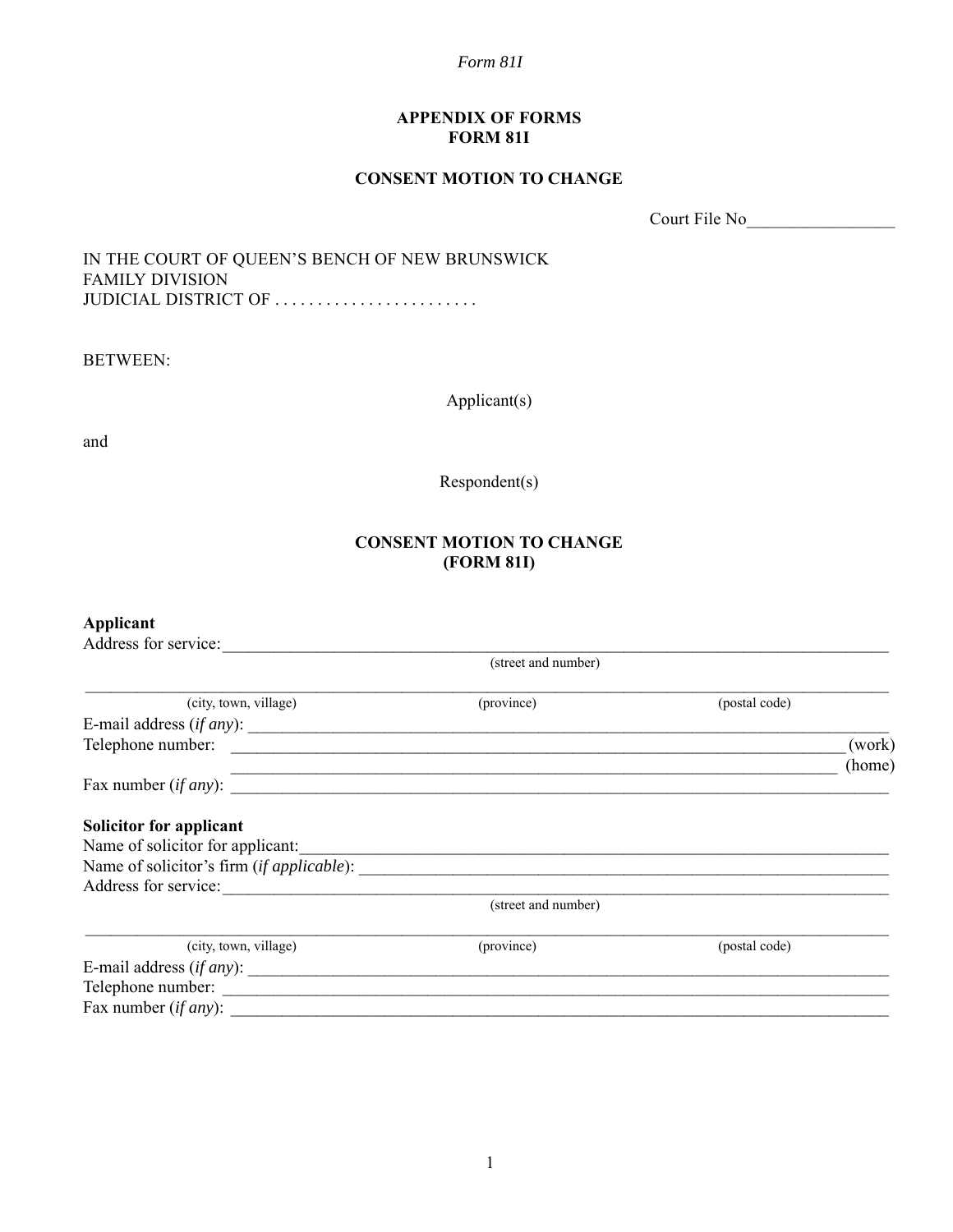## **Respondent**

|                                                                                                                                                                                                                               | (street and number)        |               |        |  |  |
|-------------------------------------------------------------------------------------------------------------------------------------------------------------------------------------------------------------------------------|----------------------------|---------------|--------|--|--|
| (city, town, village)                                                                                                                                                                                                         | (province, state, country) | (postal code) |        |  |  |
| E-mail address $(if any)$ :                                                                                                                                                                                                   |                            |               |        |  |  |
|                                                                                                                                                                                                                               |                            |               | (work) |  |  |
|                                                                                                                                                                                                                               |                            |               | (home) |  |  |
| Fax number $(if any)$ :                                                                                                                                                                                                       |                            |               |        |  |  |
| Solicitor for respondent                                                                                                                                                                                                      |                            |               |        |  |  |
|                                                                                                                                                                                                                               |                            |               |        |  |  |
|                                                                                                                                                                                                                               |                            |               |        |  |  |
| Address for service:                                                                                                                                                                                                          |                            |               |        |  |  |
|                                                                                                                                                                                                                               | (street and number)        |               |        |  |  |
| (city, town, village)                                                                                                                                                                                                         | (province)                 | (postal code) |        |  |  |
| E-mail address $(if any)$ :                                                                                                                                                                                                   |                            |               |        |  |  |
| Telephone number: experience and the contract of the contract of the contract of the contract of the contract of the contract of the contract of the contract of the contract of the contract of the contract of the contract |                            |               |        |  |  |
| Fax number $(if any)$ :                                                                                                                                                                                                       |                            |               |        |  |  |
|                                                                                                                                                                                                                               |                            |               |        |  |  |

# **\* NOTE: THIS FORM IS USED FOR THE FOLLOWING KINDS OF SUPPORT:**

# **(a) CHILD SUPPORT UNDER THE** *DIVORCE ACT* **OR THE** *FAMILY LAW ACT***;**

**(b) SPOUSAL SUPPORT UNDER THE** *DIVORCE ACT***; AND**

# **(c) SUPPORT UNDER THE** *FAMILY LAW ACT* **FOR A DEPENDANT WHO IS NOT A CHILD.**

# **EACH OF YOU SHOULD CONSIDER GETTING A SOLICITOR'S ADVICE BEFORE SIGNING THIS CONSENT.**

**1.** We know that each of us has the right to get advice from his or her own solicitor about this proceeding and understand that signing this consent may result in a final court order that will be enforced.

**2.** □ We have filed/are filing Financial Statements (Form 72J) with the court.

 $\Box$  We have agreed not to file any Financial Statements with the court.

**3.** □ We have attached the existing order or support agreement and request the court to make an order that changes that order or agreement as set out below: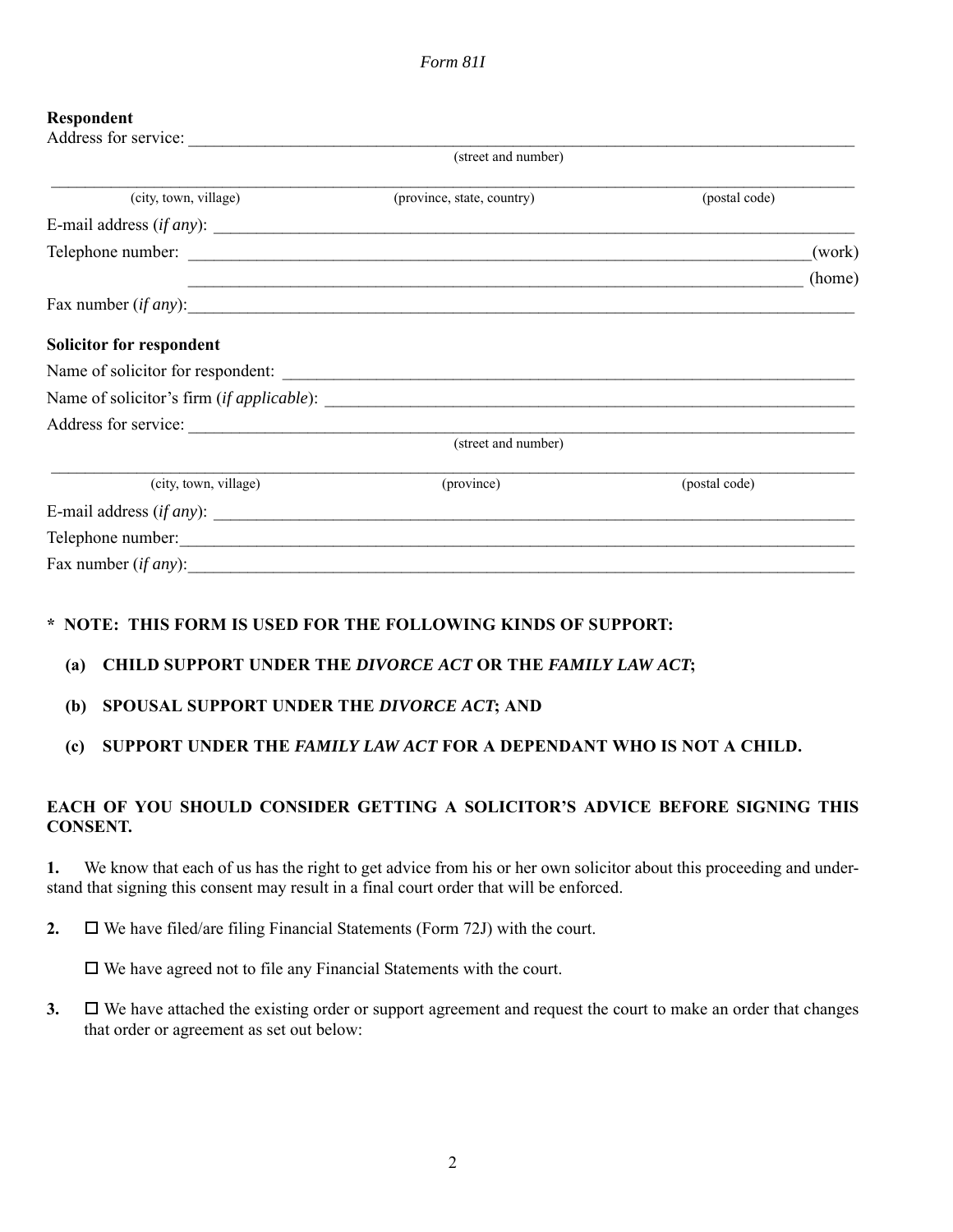# **4. DECLARATION OF THE APPLICANT AND THE RESPONDENT**

| For proceedings under the Family Law Act<br>$\Box$ We certify that we are aware of our duties under section 5 of the Family Law Act.<br>For proceedings under the Divorce Act<br>$\Box$ We certify that we are aware of our duties under sections 7.1 to 7.5 of the Divorce Act. |                         |                                          |                                                                  |
|----------------------------------------------------------------------------------------------------------------------------------------------------------------------------------------------------------------------------------------------------------------------------------|-------------------------|------------------------------------------|------------------------------------------------------------------|
|                                                                                                                                                                                                                                                                                  |                         |                                          |                                                                  |
|                                                                                                                                                                                                                                                                                  | Signature of Applicant  |                                          |                                                                  |
|                                                                                                                                                                                                                                                                                  | Signature of Respondent |                                          |                                                                  |
| <b>SOLICITORS' CERTIFICATES</b>                                                                                                                                                                                                                                                  |                         |                                          |                                                                  |
| 5. My name is: complied with the requirements of<br>$\Box$ section 6 of the Family Law Act.<br>$\Box$ section 7.7 of the <i>Divorce Act</i> .                                                                                                                                    |                         |                                          | and I am the solicitor for the applicant. I certify that I have  |
|                                                                                                                                                                                                                                                                                  |                         |                                          |                                                                  |
|                                                                                                                                                                                                                                                                                  |                         | Signature of Solicitor for the Applicant |                                                                  |
| 6. My name is: $\frac{1}{2}$<br>complied with the requirements of<br>$\Box$ section 6 of the Family Law Act.<br>$\Box$ section 7.7 of the <i>Divorce Act</i> .                                                                                                                   |                         |                                          | and I am the solicitor for the respondent. I certify that I have |
|                                                                                                                                                                                                                                                                                  |                         |                                          |                                                                  |

Signature of Solicitor for the Respondent

 $\mathcal{L}_\text{max}$  and the contract of the contract of the contract of the contract of the contract of the contract of the contract of the contract of the contract of the contract of the contract of the contract of the contrac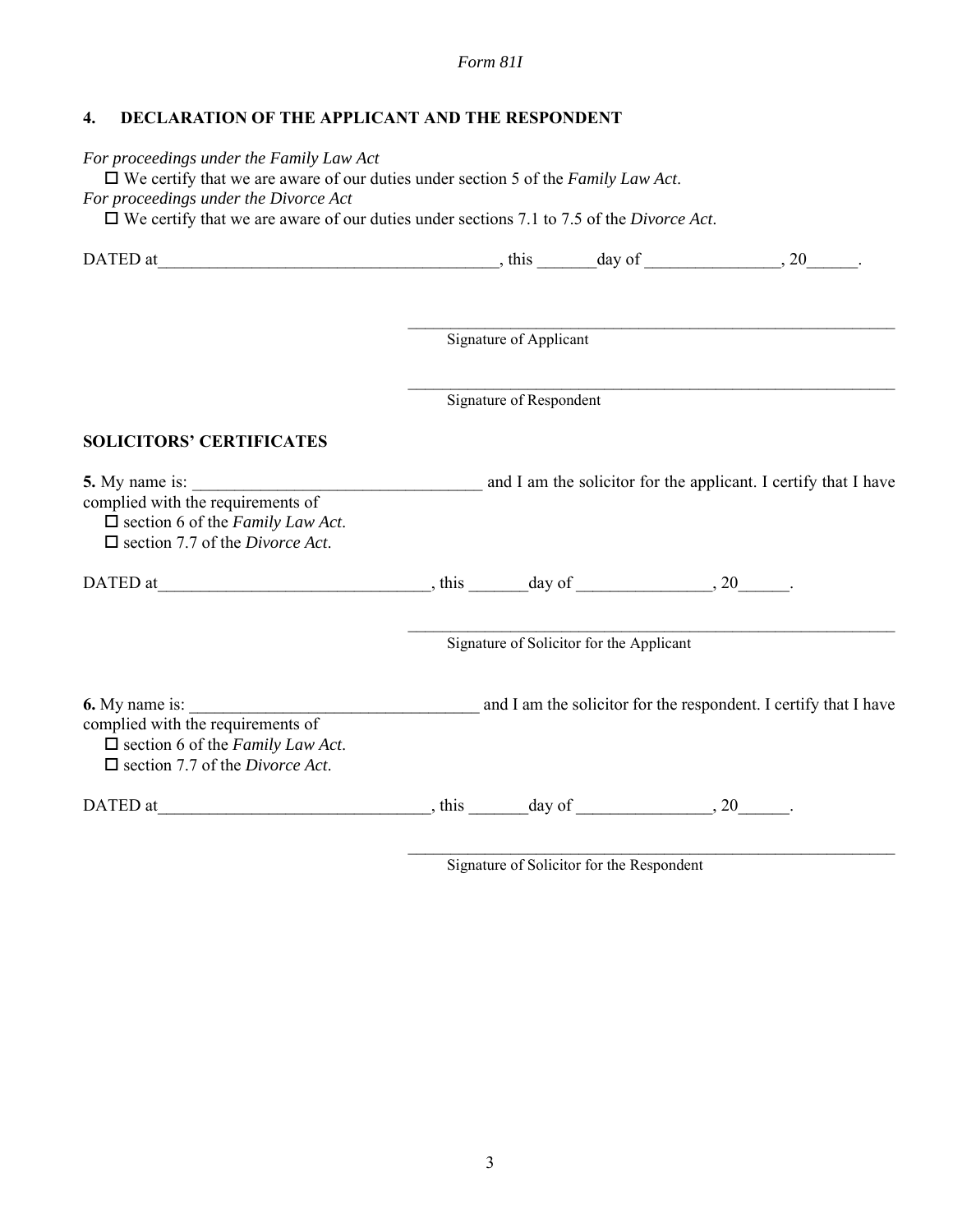#### **PARENTING TIME/DECISION-MAKING RESPONSIBILITY** *(Complete only if the parties are requesting a change in a parenting order.)*

**7.**  $\Box$  We agree that (*name(s) of party(ies)*)  $\Box$  shall have parenting time and decision-making responsibilities allocated under a parenting order with respect to the following child(ren):

| Child's full legal name | <b>Birth Date</b><br>(day, month, year) | Age | <b>Sex</b> |
|-------------------------|-----------------------------------------|-----|------------|
|                         |                                         |     |            |
|                         |                                         |     |            |
|                         |                                         |     |            |
|                         |                                         |     |            |

 $\Box$  We agree that (*name(s) of party(ies)*) shall have parenting time allocated under a parenting order with respect to *(name(s) and birth date(s) of child(ren))*

 $\mathcal{L}_\mathcal{L} = \{ \mathcal{L}_\mathcal{L} = \{ \mathcal{L}_\mathcal{L} = \{ \mathcal{L}_\mathcal{L} = \{ \mathcal{L}_\mathcal{L} = \{ \mathcal{L}_\mathcal{L} = \{ \mathcal{L}_\mathcal{L} = \{ \mathcal{L}_\mathcal{L} = \{ \mathcal{L}_\mathcal{L} = \{ \mathcal{L}_\mathcal{L} = \{ \mathcal{L}_\mathcal{L} = \{ \mathcal{L}_\mathcal{L} = \{ \mathcal{L}_\mathcal{L} = \{ \mathcal{L}_\mathcal{L} = \{ \mathcal{L}_\mathcal{$ 

as follows: *(Give details of parenting order.)*

**OR**

**8.**  $\Box$  We agree that (*names of parties*) and  $\text{shall have shared parent}$ 

ing time and shared decision-making responsibility allocated under a parenting order with respect to the following child(ren):

| Child's full legal name | <b>Birth Date</b><br>(day, month, year) | Age | <b>Sex</b> |
|-------------------------|-----------------------------------------|-----|------------|
|                         |                                         |     |            |
|                         |                                         |     |            |
|                         |                                         |     |            |
|                         |                                         |     |            |

 $\Box$  We agree that the living/parenting time arrangements for the child(ren) (*name(s)* and birth date(s) of *child(ren)*)

 $\_$ 

shall be as follows: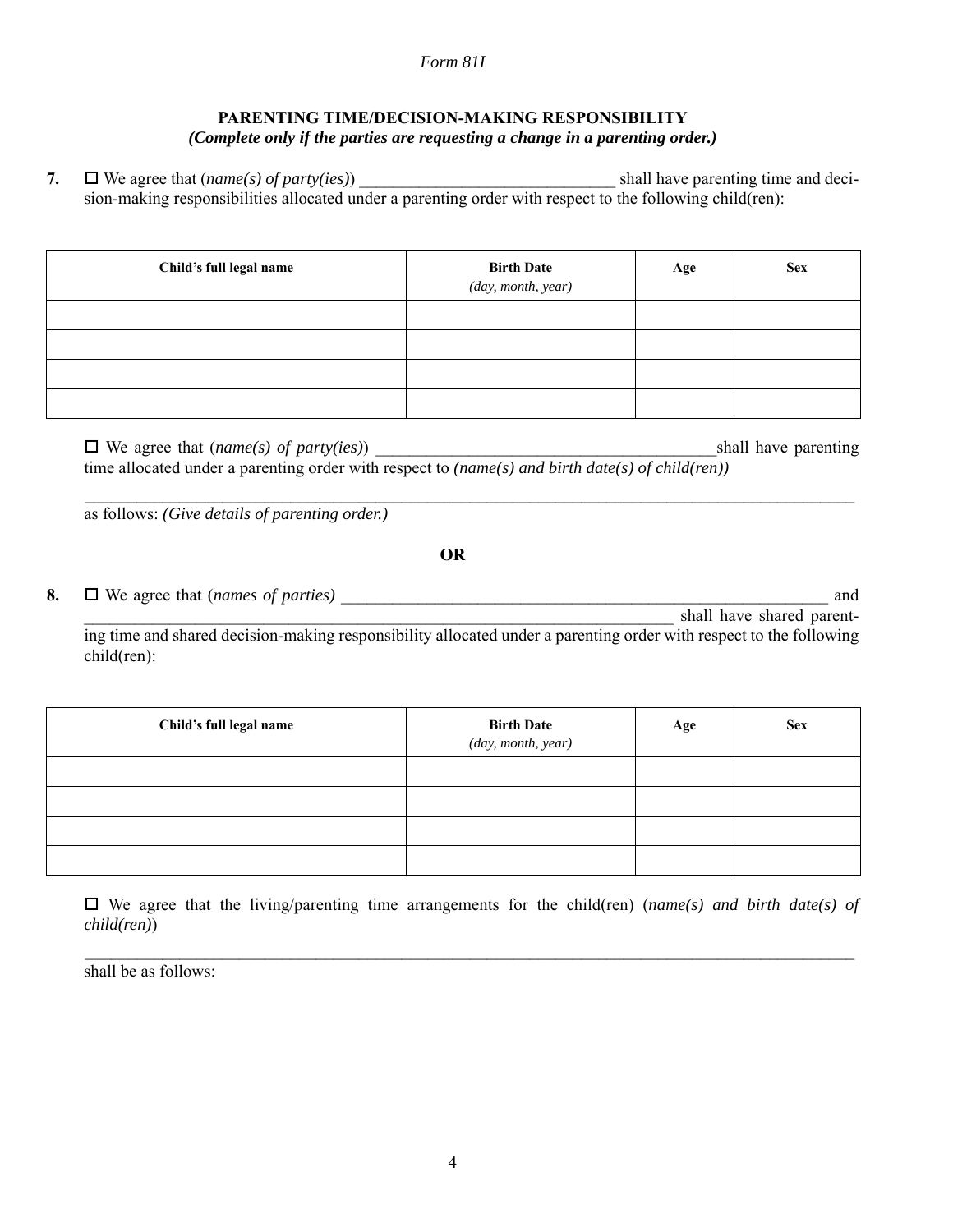### **CHILD SUPPORT UNDER THE** *DIVORCE ACT* **OR THE** *FAMILY LAW ACT (Complete only if the parties are requesting a change in child support.)*

- **9.** We agree to an order for child support that is:
	- $\Box$  equal to or more than what is in the Child Support Guidelines.
	- $\Box$  none (no child support).
	- $\Box$  less than what is in the Child Support Guidelines for the following reasons:
- **10.** The party receiving support  $\Box$  is  $\Box$  is not receiving assistance under the *Family Income Security Act*.
- **11.** We agree that child support shall be as follows:

|                | $\Box$ Based on the payer's annual income of \$ | (name of party) | shall pay to ( <i>name of</i>           |
|----------------|-------------------------------------------------|-----------------|-----------------------------------------|
| <i>party</i> ) |                                                 | the amount of S | per month for the following child(ren): |
|                | $(name(s)$ and birth date(s) of child(ren))     |                 |                                         |

\_\_\_\_\_\_\_\_\_\_\_\_\_\_\_\_\_\_\_\_\_\_\_\_\_\_\_\_\_\_\_\_\_\_\_\_\_\_\_\_\_\_\_\_\_\_\_\_\_\_\_\_\_\_\_\_\_\_\_\_\_\_\_\_\_\_\_\_\_\_\_\_\_\_\_\_\_\_\_\_\_\_\_\_\_\_\_\_\_

with payments to begin on (*date*)

| $\Box$ Starting on ( <i>date</i> ) | (name of party) | shall pay to ( <i>name of</i>              |
|------------------------------------|-----------------|--------------------------------------------|
| <i>party</i> )                     | the amount of S | for the following special or extraordinary |
| expenses:                          |                 |                                            |

| <b>Child's Name</b> | <b>Type of Expense</b> | <b>Total Amount</b><br>of Expense | <b>Payer's Share</b> | <b>Terms of Payment</b><br>(frequency of payment,<br>date due, etc.) |
|---------------------|------------------------|-----------------------------------|----------------------|----------------------------------------------------------------------|
|                     |                        | ۰D                                | ٠T.                  |                                                                      |
|                     |                        |                                   | u.                   |                                                                      |
|                     |                        | ۰D                                | \$                   |                                                                      |
|                     |                        | D                                 | \$                   |                                                                      |
|                     |                        | ۰D                                | D                    |                                                                      |

 *(Complete only if the parties are agreeing to special or extraordinary expenses.)* The recipient's total annual income is \$ \_\_\_\_\_\_\_\_\_\_\_\_\_\_\_\_\_.

 The agreement or order for child support, with respect to the child(ren) (*name(s) and birth date(s) of child(ren)*)

dated shows a shall be terminated as of (*date*).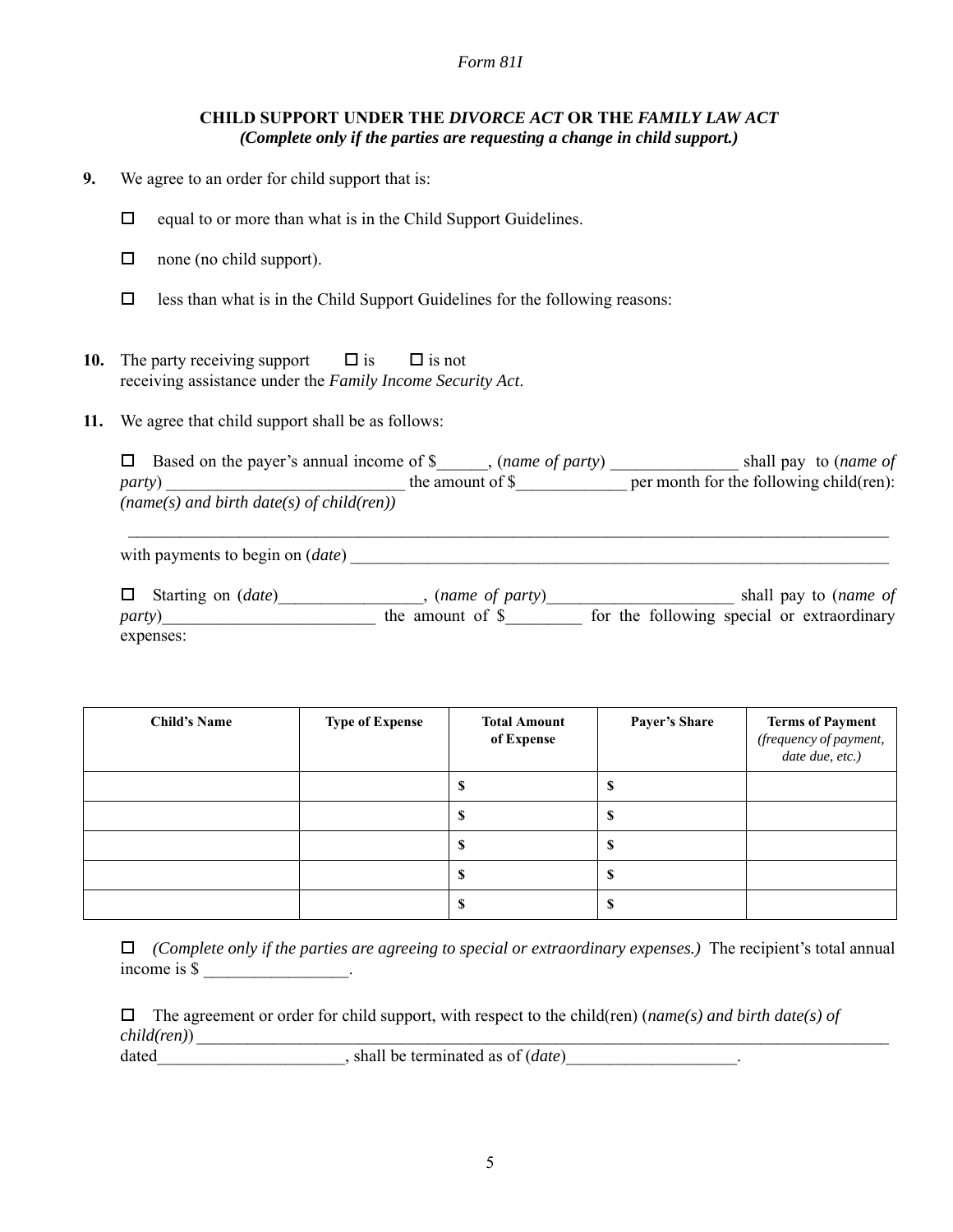## *Complete if applicable:*

**12.** We also agree that the outstanding child support owed be paid off as follows:

| The child support owed to ( <i>name of recipient</i> ) | shall be fixed at                    |
|--------------------------------------------------------|--------------------------------------|
| as of <i>(date)</i>                                    | and                                  |
| (name of payer)                                        | shall pay to ( <i>name</i>           |
| <i>of recipient</i> )                                  | the amount of \$<br>per month,       |
| with payments to begin on (date)                       | until the full amount owing is paid. |

### **SPOUSAL SUPPORT UNDER THE** *DIVORCE ACT (Complete only if the parties are requesting a change in spousal support.)*

**13.** We agree that the spousal support payments should be as follows:

| (Name of party)<br><i>party</i> )                                                                 | the amount of $\$ | shall pay to (name of<br>per month, with |
|---------------------------------------------------------------------------------------------------|-------------------|------------------------------------------|
| payments to begin on <i>(date)</i><br>The agreement or order for spousal support, dated<br>(date) |                   | shall be terminated as of                |

**14.** We agree that the outstanding spousal support owed be paid off as follows:

| The spousal support owed to ( <i>name of recipient</i> ) |                                            | shall be fixed at           |
|----------------------------------------------------------|--------------------------------------------|-----------------------------|
| as of <i>(date)</i>                                      | and ( <i>name of payer</i> )               | shall                       |
| pay (name of recipient)                                  | the amount of S                            | per month, with payments to |
| begin on <i>(date)</i>                                   | until the full amount owing has been paid. |                             |

### **SUPPORT UNDER THE** *FAMILY LAW ACT* **FOR A DEPENDANT WHO IS NOT A CHILD**

**15.** We agree that the support payments for a dependant should be as follows:

| (Name of party)                 |                 | shall pay to ( <i>name of party</i> ) |
|---------------------------------|-----------------|---------------------------------------|
|                                 | the amount of S | per month, with pay-                  |
| ments to begin on <i>(date)</i> |                 |                                       |

 The agreement or order for support for a dependant, dated \_\_\_\_\_\_\_\_\_\_\_\_\_\_\_\_\_\_\_\_\_\_\_, shall be terminated as of (*date*)\_\_\_\_\_\_\_\_\_\_\_\_\_\_\_\_\_\_\_\_\_\_\_\_\_\_\_.

**16.** We agree that the outstanding support owed to a dependant be paid off as follows:

| The support owed to ( <i>name of recipient</i> ) |                                            | shall be fixed at \$                               | as of |
|--------------------------------------------------|--------------------------------------------|----------------------------------------------------|-------|
| (data)                                           | and ( <i>name of payer</i> )               | shall pay (name of recipi-                         |       |
| ent)                                             | the amount of S                            | per month, with payments to begin on <i>(date)</i> |       |
|                                                  | until the full amount owing has been paid. |                                                    |       |